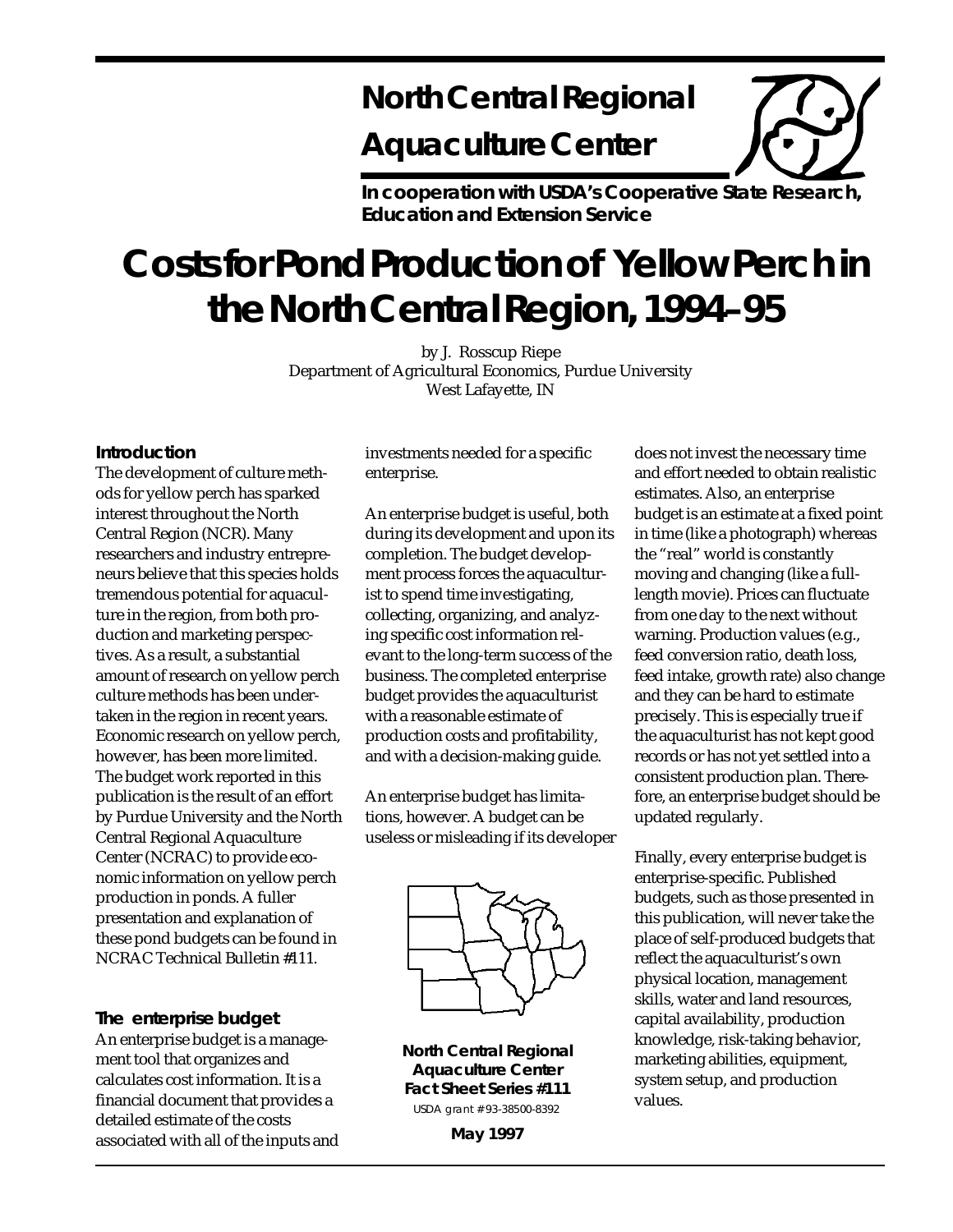**Pond budget assumptions** Following is a brief description of the assumptions used in the yellow perch budgets and the methods employed for obtaining budget data. For a more thorough discussion of these issues, see NCRAC Technical Bulletin # 111.

Many assumptions underlie the yellow perch budgets in this publication. Each of them influences the production cost estimates. Therefore, the cost estimates should be used as guidelines only.

The budgets contain assumed values of several production parameters including death loss, feed conversion ratio, production time, fingerling size, harvest size, stocking density, and labor per day. The cost data in the budgets are based on these assumed production values. The values assumed were obtained by interviewing yellow perch experts at various universities in the NCR. There are not enough private yellow perch producers in the region to be able to base cost data on their production values.

*Marketing*

 It was assumed that the producer harvests the fish and markets them in the round, on ice, to wholesale food fish buyers. A pickup truck with a refrigerator unit in the bed is used to transport the fish.

#### *Size of operation*

Two different sizes of operations were modeled: 5,000 and 50,000 lbs. of production.

#### *Land*

A land charge was assumed for each operation based on property taxes and opportunity cost. For both pond operations, the opportunity cost is the net revenue that the operator could have made if the land had been used for corn production instead of being converted to ponds.

#### *Accounting procedure* The budgets do not reflect U.S. Internal Revenue Service (IRS) rules and regulations for farm enterprise

accounting. Aquaculturists should seek professional guidance when preparing their own budgets and tax statements.

#### *Location*

The budgets reflect costs and physical characteristics for Tippecanoe County, Indiana where Purdue University is located. Since every budget is location specific, costs for other locations in the North Central Region would likely be different.

The specific production assumptions for the pond culture budgets are given in Table 1. There are some differences based on the size of the operation.

## **Pond layout**

The physical configurations of the two pond production systems are important and differ somewhat. For the 5,000-lb. operation, there is one

**Table 1. Budget assumptions for pond production of food-size yellow perch in Tippecanoe County, Indiana, 1995.**

|                                                | Size of operation |             |  |
|------------------------------------------------|-------------------|-------------|--|
|                                                | 5,000 lbs.        | 50,000 lbs. |  |
| <b>Assumed values</b>                          |                   |             |  |
| Pond size (acres)                              | 1.6667            | 4.1667      |  |
| Production/acre (lbs.)                         | 3,000             | 3,000       |  |
| Number of ponds                                | 1                 | 4           |  |
| Fingerling size (inches)                       | 4.0               | 4.0         |  |
| Harvest size (lbs.)                            | 0.33              | 0.33        |  |
| Production time (mos.)                         | 7.0               | 7.0         |  |
| Death loss                                     | 5%                | 5%          |  |
| Feed conversion ratio (lbs. feed/1.0 lb. gain) | 1.80              | 1.80        |  |
| Labor per day (hours)                          | 1.5               | 3.5         |  |
| Interest rates                                 |                   |             |  |
| Operating capital                              | 12%               | 12%         |  |
| Investment capital                             | 9%                | 9%          |  |
| Investment repairs, taxes, and insurance rate  | 3.5%              | 3.5%        |  |
| <b>Calculated values</b>                       |                   |             |  |
| Targeted production (lbs.)                     | 5,000             | 50,000      |  |
| Number of harvested fish                       | 15,152            | 151,516     |  |
| Number of fingerlings                          | 15,949            | 159,491     |  |
| Feed quantity (lbs.)                           | 9,231             | 92,308      |  |

Some general budget assumptions are itemized below.

#### *Production*

 It was assumed that advanced fingerlings (about 4-5 inches) are stocked in the ponds at the beginning of the outdoor growing season (April). The fish are then grown out to market size by the end of the growing season (October/November).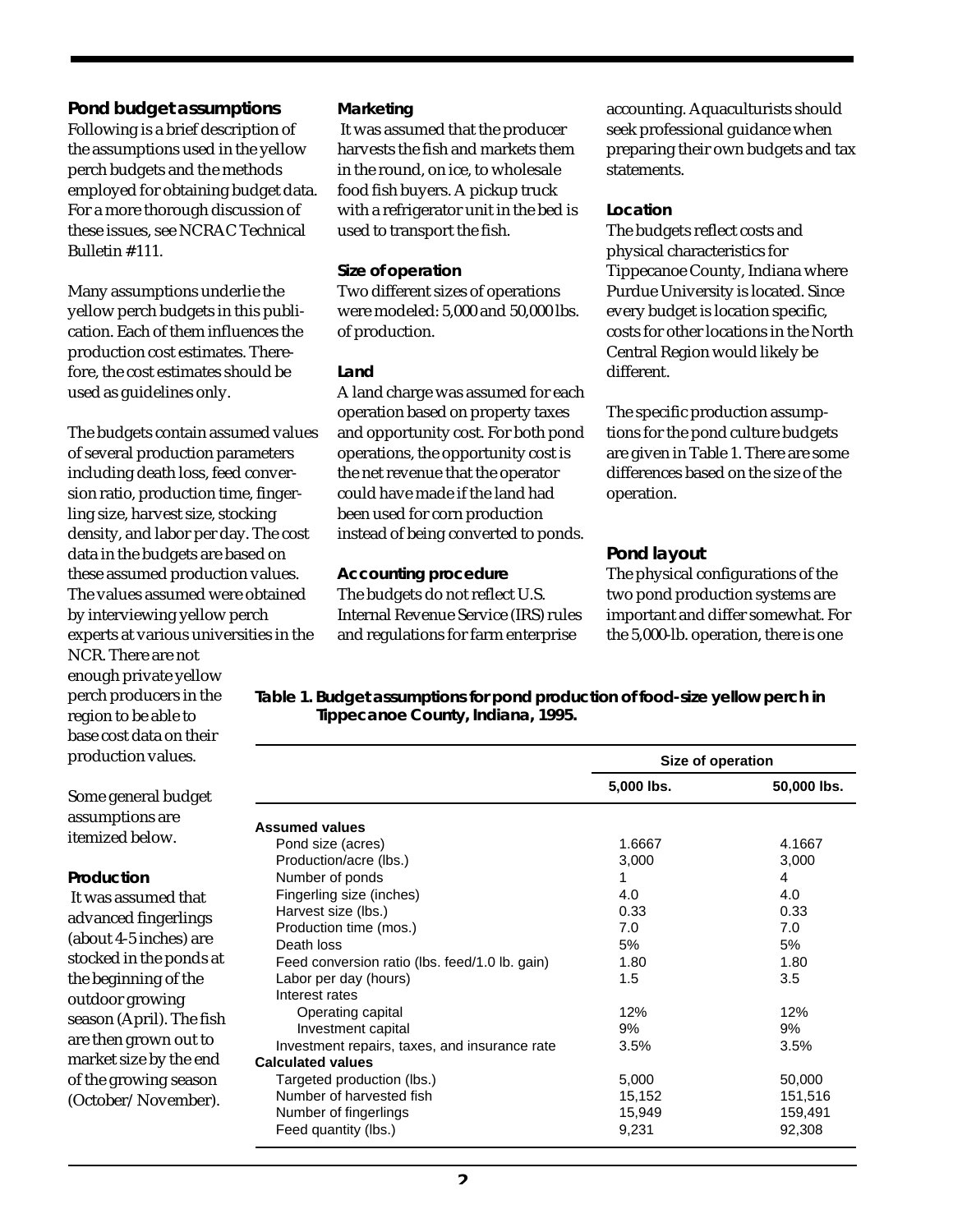square pond with one well, one ditch, and one gravel-covered levee. The pond surface area is 1.67 acres and the land area is 1.88 acres. For the 50,000-lb. operation, there are four square ponds, which form a larger square. This operation has one well, two ditches, and two gravelcovered interior levees. The surface area is 4.17 acres per pond, while the total land area is 17.78 acres. For both ponds, the levees are constructed to the same dimensions. The crown width is 12 feet and the depth is 6.5 feet, with levee slopes of

3:1 for exterior sides and 2:1 for interior sides.

**Investment and annual ownership costs** Table 2 contains the necessary investment items, their unit costs,

**Table 2. Investment and annual ownership costs for pond production of food-size yellow perch in Tippecanoe County, Indiana, 1995.**

|                                                                                          |                | 5,000 lbs. production |                              |                      | 50,000 lbs. production |                              |  |  |
|------------------------------------------------------------------------------------------|----------------|-----------------------|------------------------------|----------------------|------------------------|------------------------------|--|--|
| <b>System equipment</b>                                                                  | <b>Units</b>   | Unit cost<br>$($ \$)  | <b>Investment</b><br>$($ \$) | <b>Unit</b><br>(no.) | Unit cost<br>$($ \$)   | <b>Investment</b><br>$($ \$) |  |  |
| Pond & water supply investment                                                           |                |                       |                              |                      |                        |                              |  |  |
| Levees (cu. yds.)                                                                        | 7,711          | 3.5                   | 26,989                       | 34,534               | 2.75                   | 94,969                       |  |  |
| Drainpipe (12": ft)                                                                      | 64             | 6.6                   | 423                          | 256                  | 6.60                   | 1,690                        |  |  |
| Drain/valve                                                                              | 1              | 289                   | 289                          | 4                    | 289                    | 1,156                        |  |  |
| Anti-seep collars                                                                        | $\overline{c}$ | 230                   | 460                          | 8                    | 230                    | 1,840                        |  |  |
| Well and pump                                                                            | $\mathbf{1}$   | 4,850                 | 4,850                        | 1                    | 15,225                 | 15,225                       |  |  |
| Grass seed (lbs.)                                                                        | 2.5            | 1.7                   | 4                            | 20                   | 1.70                   | 34                           |  |  |
| Gravel (tons)                                                                            | 39.5           | 11                    | 435                          | 122                  | 11.00                  | 1,342                        |  |  |
| <b>Equipment requirements</b>                                                            |                |                       |                              |                      |                        |                              |  |  |
| ATV, 4-wheeler                                                                           |                |                       |                              | 1                    | 5,000                  | 5,000                        |  |  |
| <b>Boat</b>                                                                              |                |                       |                              | $\mathbf{1}$         | 500                    | 500                          |  |  |
| Oxygen/temp meter                                                                        |                |                       |                              | 1                    | 338                    | 338                          |  |  |
| Chemical test kit                                                                        | 1              | 28                    | 28                           |                      |                        |                              |  |  |
| Thermometer                                                                              | $\mathbf{1}$   | 10.5                  | 11                           |                      |                        |                              |  |  |
| Electric aerator                                                                         | 1              | 700                   | 700                          | 8                    | 700                    | 5,600                        |  |  |
| Electrical service                                                                       | 1              | 600                   | 600                          | 1                    | 600                    | 600                          |  |  |
| Feeder                                                                                   |                |                       |                              | 1                    | 1,650                  | 1,650                        |  |  |
| Feed storage                                                                             |                |                       |                              | 1                    | 800                    | 800                          |  |  |
| Scale                                                                                    | 1              | 90                    | 90                           | 1                    | 190                    | 190                          |  |  |
| <b>Dipnets</b>                                                                           | $\mathbf{1}$   | 36                    | 36                           | $\overline{c}$       | 36                     | 72                           |  |  |
| Waders                                                                                   | 1              | 95                    | 95                           | 1                    | 95                     | 95                           |  |  |
| Harvesting/marketing equipment                                                           |                |                       |                              |                      |                        |                              |  |  |
| Seine                                                                                    | 1              | 832                   | 832                          | $\mathbf{1}$         | 1,293                  | 1,293                        |  |  |
| Fish baskets                                                                             | $\overline{2}$ | 11                    | 22                           | 10                   | 10                     | 95                           |  |  |
| Containers for fish on ice                                                               | 27             | 10                    | 270                          | 60                   | 10                     | 600                          |  |  |
| Refrigerator unit                                                                        | 1              | 3,000                 | 3,000                        | 1                    | 7,000                  | 7,000                        |  |  |
| <b>Miscellaneous</b>                                                                     | 1              | 50                    | 50                           | 1                    | 150                    | 150                          |  |  |
| <b>Total investment</b>                                                                  |                |                       | \$39,182                     |                      |                        | \$140,238                    |  |  |
| <b>Total annual depreciation</b>                                                         |                |                       | \$2,670                      |                      |                        | \$9,426                      |  |  |
| (Investment/useful life)<br><b>Total annual interest</b>                                 |                |                       | 1,763                        |                      | 6,311                  |                              |  |  |
| (1/2 * investment * investment capital rate)<br>Total annual repairs, taxes, & insurance |                |                       | 1,371                        |                      |                        | 4,908                        |  |  |
| (Investment * investment R,T,I rate)                                                     |                |                       |                              |                      |                        |                              |  |  |
| <b>Annual land charge</b><br>(Opportunity cost + property taxes)                         |                |                       | 190                          |                      |                        | 1,830                        |  |  |
| Total annual ownership cost                                                              |                |                       | \$5,994                      |                      |                        | \$22,475                     |  |  |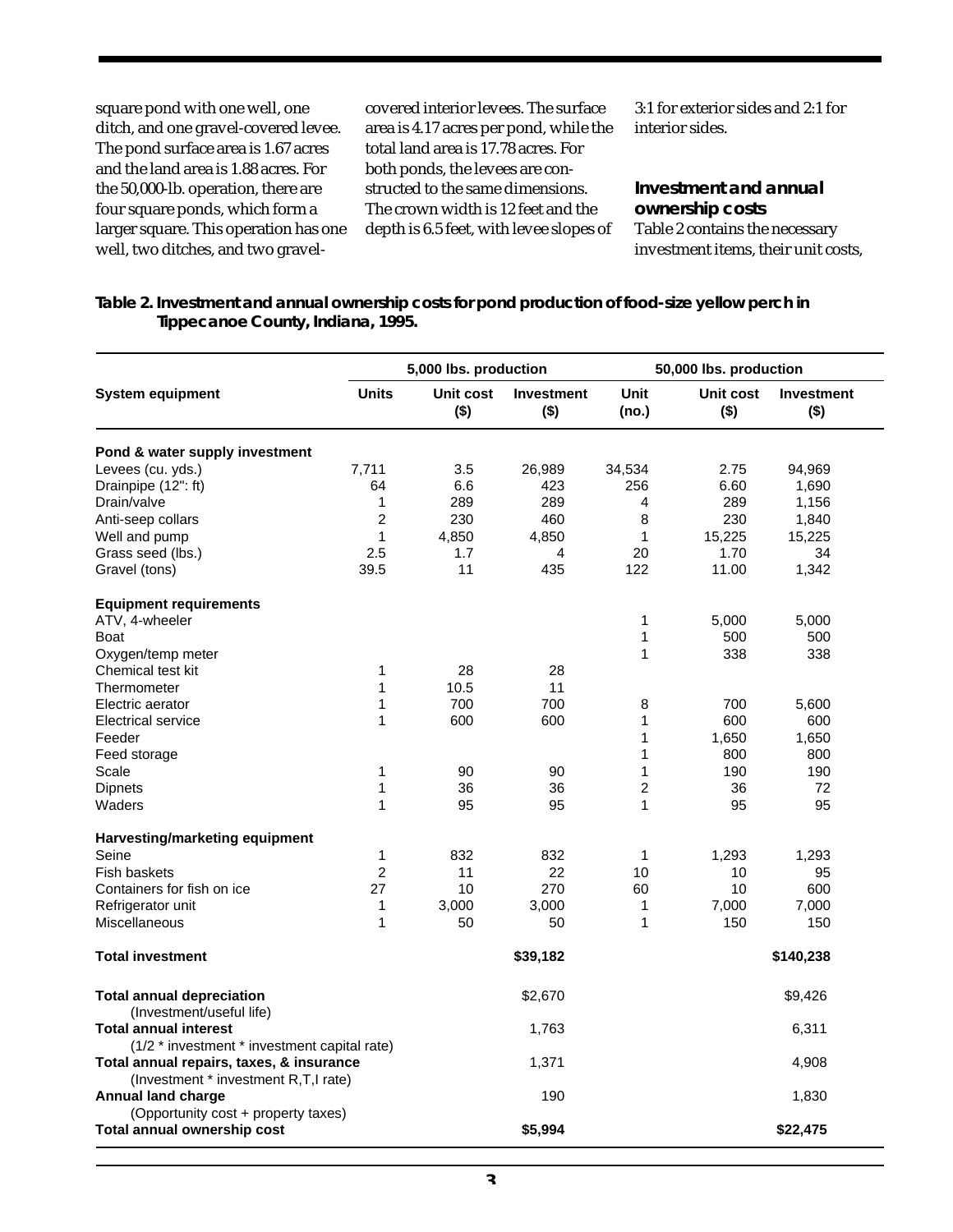total investment, and annual ownership costs. Some of the more important assumptions and calculations regarding investment items are listed below.

#### *Levee construction* The construction of levees for the single pond in the 5,000-lb. operation requires 1,134 running feet of exterior/interior levees for a total of 7,711 cubic yards of dirt. For the 50,000-lb. operation, there are eight exterior/interior levees totaling 3,520 running feet and four interior/ interior levees requiring 1,760 running feet. The levees for the larger pond system require 34,534 total cubic yards.

#### *Well and pump*

 It was assumed that the well is drilled to a depth of 100 feet, but that the water rises up to 50 feet below the surface and is pumped from that level. Assuming a pumping capacity of 30 gallons per minute (gpm) per pond surface acre, the 5,000-lb. operation requires a 50 gpm well. This could be achieved with a 5-inch well and a 3-horsepower pump. For the 50,000-lb. operation, a 500 gpm well is required. This necessitates a 10-inch well and a 25-horsepower pump. The unit costs given in the budget include drilling, casing, screen, pump, and installation.

#### *Feeding system*

 Hand feeding was assumed in the smaller operation. For the larger system, however, it was assumed

that a blower feeder is pulled behind an All Terrain Vehicle (ATV).

*Electrical service connection* Electrical service was assumed to run 200 yards from the farmstead to the ponds where the well is located.

#### *Aerators*

 It was assumed that one-horsepower per surface acre is required for all ponds. Therefore, for the 5,000-lb. operation, one 2-horsepower aerator is needed, while two 2-horsepower aerators are needed for each of the four ponds in the larger operation.

*Total investment and annual ownership costs* The estimated total investment is \$39,182 for the 5,000-lb. operation

**Table 3. Operating and total costs for pond production of food-size yellow perch in Tippecanoe County, Indiana, 1995: 5,000 lbs. production.**

| <b>Item</b>                                               | Unit | Unit cost | <b>Number</b><br>of units | Annual<br>cost      | Cost<br>per lb. | <b>Percent</b><br>total cost |
|-----------------------------------------------------------|------|-----------|---------------------------|---------------------|-----------------|------------------------------|
| <b>Operating costs</b>                                    |      |           |                           |                     |                 |                              |
| Fingerlings                                               | head | \$0.2639  | 15,949                    | \$4,209             | \$0.84          | 24.2%                        |
| Feed                                                      | lb.  | 0.3690    | 9,231                     | 3,406               | 0.68            | 19.6                         |
| Oxygen refill kit                                         | each | 19.00     | 2                         | 38                  | 0.01            | 0.2                          |
| Chemicals                                                 | acre | 60.00     | 1.67                      | 100                 | 0.02            | 0.6                          |
| Electricity                                               |      |           |                           |                     |                 |                              |
| Aeration                                                  | kwh  | 0.0835    | 804                       | 67                  | 0.01            | 0.4                          |
| Pumping                                                   | each | 83.00     |                           | 83                  | 0.02            | 0.5                          |
| Labor (unskilled)                                         | hour | 6.00      | 276                       | 1,654               | 0.33            | 9.5                          |
| Labor (semi-skilled)                                      | hour | 10.00     | 39                        | 394                 | 0.08            | 2.3                          |
| Mower charge                                              | each | 100.00    | 1                         | 100                 | 0.02            | 0.6                          |
| Harvesting/marketing costs                                |      |           |                           |                     |                 |                              |
| Ice                                                       | lb.  | 0.10      | 3,333                     | 333                 | 0.07            | 1.9                          |
| Labor                                                     | hour | 6.00      | 20                        | 120                 | 0.02            | 0.7                          |
| Pickup charge                                             | mile | 0.25      | 600                       | 150                 | 0.03            | 0.9                          |
| Miscellaneous                                             | each | 1.00      | 20                        | 20                  | 0.00            | 0.1%                         |
| Interest (operating capital)                              | \$   | 7.00%     | 10,674                    | 747                 | 0.15            | 4.3%                         |
| <b>Total operating costs</b>                              |      |           |                           | \$11,421            |                 | 65.6%                        |
| <b>Breakeven price-operating costs</b>                    |      |           |                           |                     | \$2.28          |                              |
| Total annual ownership costs<br><b>Total annual costs</b> |      |           |                           | \$5,994<br>\$17,416 | \$1.20          | 34.4%<br>100.0%              |
| <b>Breakeven price-total costs</b>                        |      |           |                           |                     | \$3.48          |                              |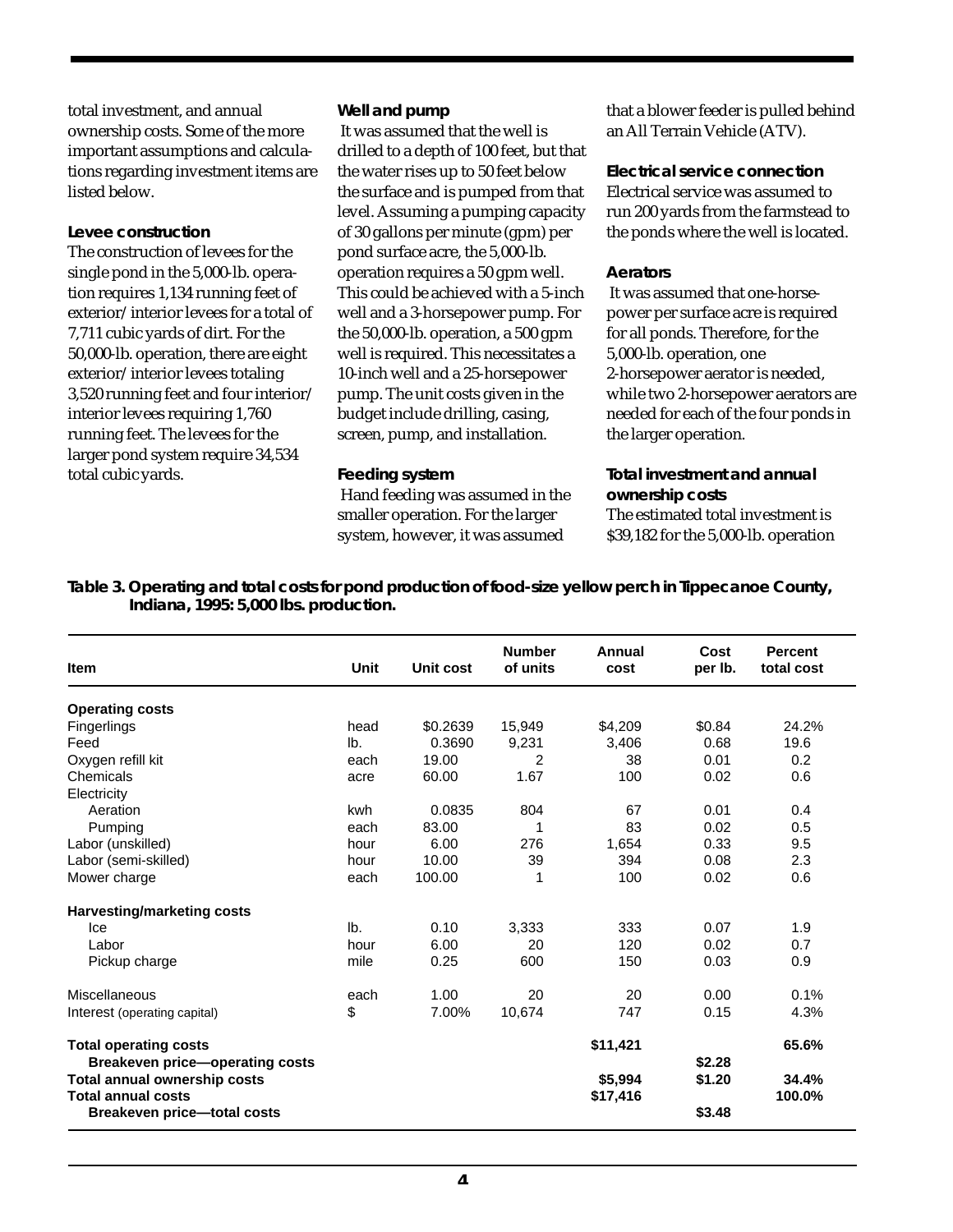| and \$140,238 for the 50,000-lb.       | <b>Fingerlings</b>            |
|----------------------------------------|-------------------------------|
| operation. Total annual ownership      | The number of fingerlings     |
| costs in the smaller and larger        | for each operation is calcul  |
| operations are \$5,994 and \$22,475,   | within the budgets. Calcula   |
| respectively. These fixed costs        | based on pounds of produc     |
| account for 34.4 and 21.0 percent of   | harvest size of fish, and dea |
| total annual costs, respectively.      | assumptions. The cost per     |
| Annual ownership costs for the         | is the delivered price for fo |
| larger operation are 3.75 times        | yellow perch fingerlings tr   |
| higher than for the smaller opera-     | feed. The price is the same   |
| tion. Since the production level is 10 | size operations.              |
| times higher, this suggests substan-   |                               |
| tial economies of size in pond         | Feed                          |
| production of yellow perch.            | The quantity of feed used i   |
|                                        | lated within the budgets, b   |
|                                        |                               |

**Operating costs** Operating costs are itemized in Tables 3 and 4 for the 5,000-lb. and 50,000-lb. operations, respectively.

#### *Fingerlings*

needed ated ations are ction. ath loss fingerling ur-inch ained on for both

s calcuased on assumptions made for feed conversion ratio, production target, and death loss. The feed prices used are delivered prices for floating, trout finishing feed. Unlike the fingerling prices, the feed prices used differ by size of operation. The feed price for

the larger pond culture operation is 26.55 cents per pound compared to 36.90 cents per pound for the smaller operation. This difference is due to the cost advantage (mainly due to lower per pound shipping costs) gained by the higher volume purchaser. Feed shipments from the manufacturer were assumed to arrive every two months for both operations to ensure that feed quality is maintained. It was assumed that the fish are fed twice a day, perhaps less as they approach market weight.

Delivered prices for fingerlings and feed can vary substantially based on a number of factors including supplier, transportation costs, product quality, volume, and location of aquaculturist. See

**Table 4. Operating and total costs for pond production of food-size yellow perch in Tippecanoe County, Indiana, 1995: 50,000 lbs. production.**

| Item                                                            | Unit | Unit cost | <b>Number</b><br>of units | Annual<br>cost | Cost<br>per lb. | <b>Percent</b><br>total cost |
|-----------------------------------------------------------------|------|-----------|---------------------------|----------------|-----------------|------------------------------|
| <b>Operating costs</b>                                          |      |           |                           |                |                 |                              |
| Fingerlings                                                     | head | \$0.2639  | 159,491                   | \$42,090       | \$0.84          | 39.3%                        |
| Feed                                                            | lb.  | 0.2655    | 92,308                    | 24,508         | 0.49            | 22.9                         |
| Chemicals                                                       | acre | 60.00     | 16.67                     | 1,000          | 0.02            | 0.9                          |
| Fuel, ATV                                                       | gal. | 1.00      | 450                       | 450            | 0.01            | 0.4                          |
| Electricity                                                     |      |           |                           |                |                 |                              |
| Aeration                                                        | kwh  | 0.0835    | 6,432                     | 537            | 0.01            | 0.5                          |
| Pumping                                                         | each | 625.00    |                           | 625            | 0.01            | 0.6                          |
| Labor (unskilled)                                               | hour | 6.00      | 643                       | 3,859          | 0.08            | 3.6                          |
| Labor (semi-skilled)                                            | hour | 10.00     | 92                        | 919            | 0.02            | 0.9                          |
| Mower charge                                                    | each | 600.00    | 1                         | 600            | 0.01            | 0.6                          |
| Harvesting/marketing costs                                      |      |           |                           |                |                 |                              |
| Ice                                                             | lb.  | 0.10      | 33,333                    | 3,333          | 0.07            | 3.1                          |
| Labor                                                           | hour | 6.00      | 104                       | 624            | 0.01            | 0.6                          |
| Pickup charge                                                   | mile | 0.25      | 1,800                     | 450            | 0.01            | 0.4                          |
| Miscellaneous                                                   | each | 1.00      | 75                        | 75             | 0.00            | 0.1                          |
| Interest (operating capital)                                    | \$   | 7.00      | 79,069                    | 5,535          | 0.11            | 5.2                          |
| <b>Total operating costs</b>                                    |      |           |                           | \$84,604       |                 | 79.0%                        |
| <b>Breakeven price-operating costs</b>                          |      |           |                           |                | \$1.69          |                              |
| Total annual ownership costs                                    |      |           |                           | \$22,475       | \$0.45          | 21.0%                        |
| <b>Total annual costs</b><br><b>Breakeven price-total costs</b> |      |           |                           | \$107,079      | \$2.14          | 100.0%                       |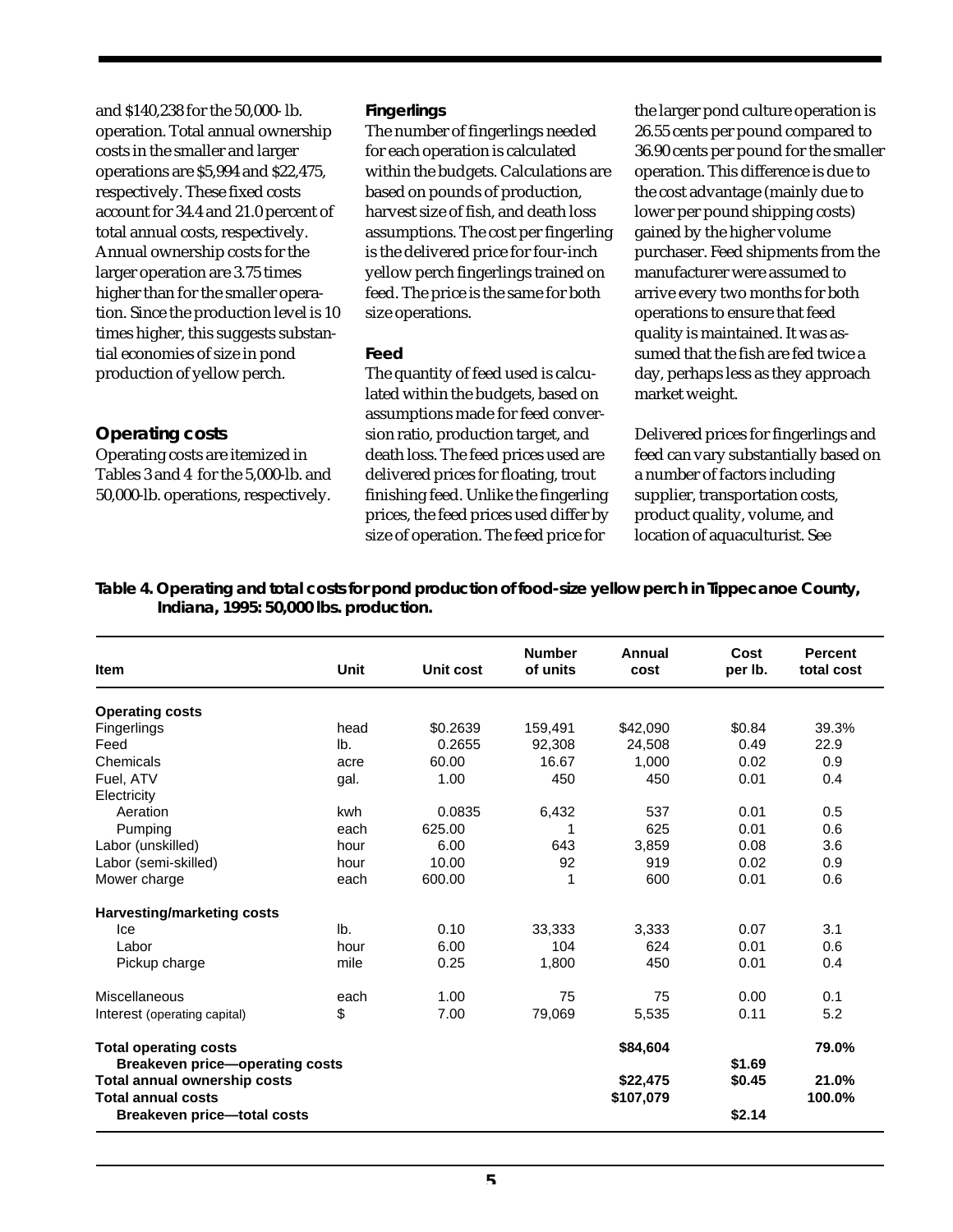Appendix B in NCRAC Technical Bulletin #111 for estimates of delivered prices at different locations around the NCR.

## *Electricity*

Electrical costs are incurred for aeration and pumping. The aerator(s) in each operation is assumed to run six hours per day (midnight to 6:00 am) during June and July, plus 10 percent. For pumping costs, it was assumed that the ponds are drained and filled once every four years.

# *Labor*

Labor is included as an operating cost because it was assumed that the labor is hired for the production cycle only if production is actually undertaken for that year. Labor was charged to the smaller and larger pond operations at the rate of 1.5 and 3.5 hours per day, respectively.

*Harvesting and marketing costs* These costs are based on the assumptions of icing down the yellow perch in the round in plastic (polyethylene) containers, placing a refrigeration unit in the bed of a pickup, and hauling the containers of fish and ice to a wholesale foodfish market. Labor charges of 4 hours per day for 26 days were assumed for the larger operation and 1 hour per day for 20 days for the smaller operation. Ice requirements were calculated on the assumption that a 60/40 relationship exists between pounds of fish and pounds of ice. A pickup charge was based on expected mileage for delivering fish to markets within a 50-mile radius of the farm.

# *Total operating costs*

Annual operating costs are \$11,421 for the 5,000-lb. operation to \$84,604 for the 50,000-lb. operation. The

operating cost items contributing the largest share to total costs include fingerlings, feed, labor, and interest.

# **Total costs and breakeven prices**

Total annual costs for the 5,000-lb. operation are \$17,416, and those for the 50,000-lb. operation are \$107,079. While the production level for the larger operation is 10 times higher than the production level for the smaller operation, total costs are only 6.15 times higher. This suggests substantial economies of size in pond culture.

Breakeven prices (total costs per pound) are also substantially different by size of operation. The breakeven price is \$3.48/lb. for the smaller operation versus \$2.14/lb. for the larger operation. Wholesale market prices for perch in the round are expected to range from about \$2.00 to \$3.00/lb. during the remainder of the 1990s. Thus, a larger pond culture operation, which can capture economies of size, is economically feasible for the NCR. The economic feasibility of the smaller pond culture operation, however, is highly questionable. Operating costs might be decreased through obtaining more favorable prices for feed and fingerlings. However, per pound annual ownership costs for the small operation would be difficult to lower. These are quite high (\$1.20/lb.) compared to the larger operation (\$0.45/lb.).

# **Sensitivity analysis**

Another useful management tool, one that is based on the enterprise budget, is sensitivity analysis. Sensitivity analysis involves inserting alternative values of market prices, cost items, or biological

production parameters into the budget in order to calculate the impacts on total costs. Table 5 shows the sensitivity of the breakeven prices (total costs per pound) to alternative values of several budget items.

Sensitivity analysis results in Table 5 show that, for all budget items, the impacts on breakeven prices in terms of cents per pound are virtually identical between the two sizes of operations. Thus, a 5-cent increase in feed price increases breakeven prices by 10 cents for both the 5,000 lb. and 50,000-lb. operations, even though their initial breakeven prices are vastly different (\$3.48/lb. versus \$2.14/lb.).

Some budget items, when their values are varied, appear to have greater influence on breakeven prices than other budget items. Breakeven prices seem to be affected more by changes in fingerling price, feed price, and market size of the fish and less by changes in feed conversion ratio or death loss. Fingerling price changes have a larger impact than feed price changes on breakeven prices. A \$0.05 per head increase in fingerling price raises breakeven prices by \$0.17/lb., while a similar increase in feed price (\$0.05/lb.) causes breakeven prices to rise \$0.10/lb.. Market size changes also can have a substantial effect on breakeven prices, but the effect is much larger when market size is smaller. For example, when market size is increased 0.05 lbs. from 0.20 to 0.25 lbs., then breakeven prices fall \$0.30/lb. versus \$0.06/lb. when market size increases the same amount from  $0.45$  to  $0.50$  lbs.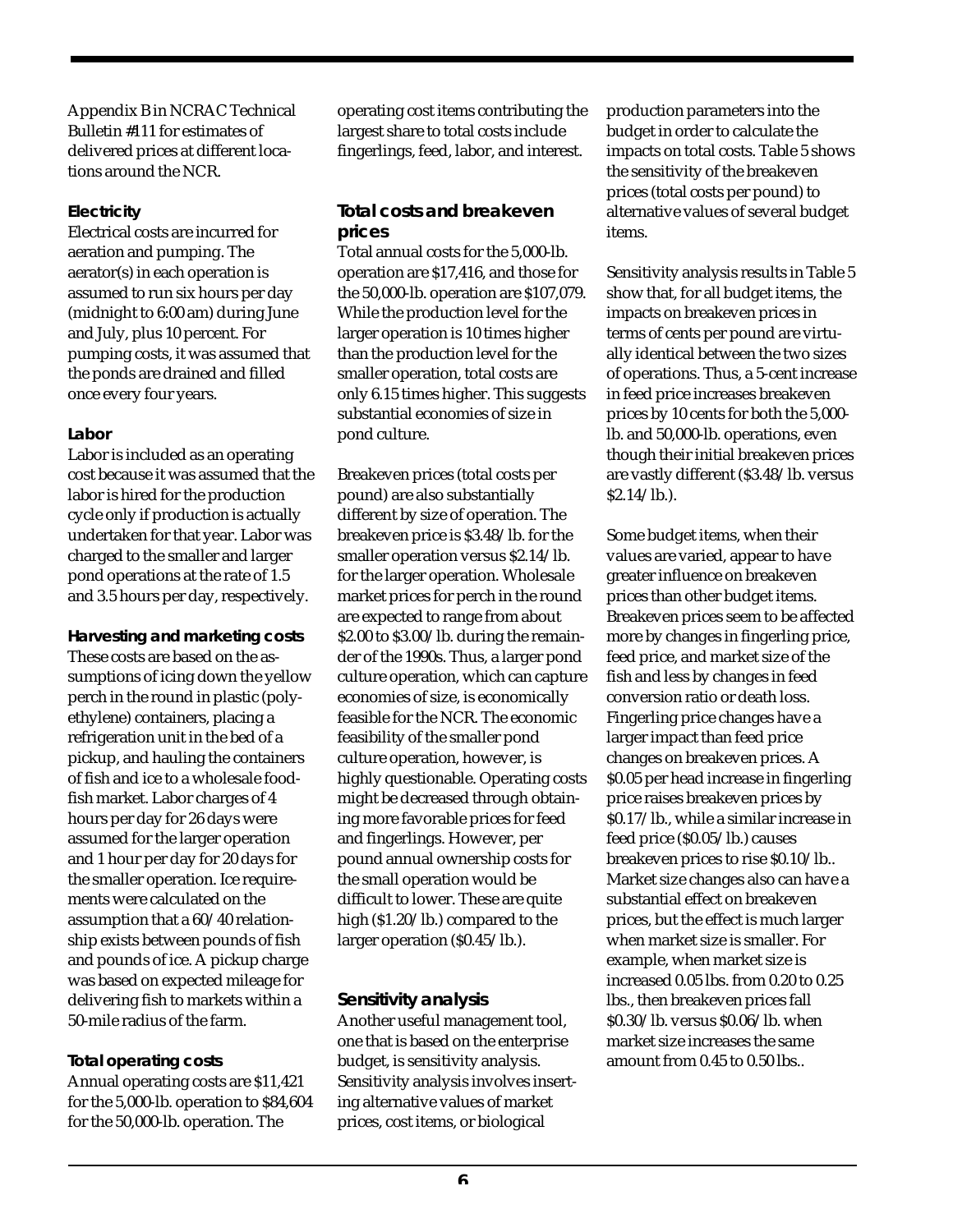| <b>Budget item</b>                                      | Alternative budget values<br>Breakeven price, (\$ per lb.) |                |                |                |                |                |                |                |
|---------------------------------------------------------|------------------------------------------------------------|----------------|----------------|----------------|----------------|----------------|----------------|----------------|
| 5,000 lb. operation<br>Fingerling price<br>\$ per head  | 0.10<br>(2.92)                                             | 0.15<br>(3.09) | 0.20<br>(3.26) | 0.25<br>(3.44) | 0.26<br>(3.48) | 0.30<br>(3.61) | 0.35<br>(3.78) | 0.40<br>(3.95) |
| Feed price                                              | 0.15                                                       | 0.20           | 0.25           | 0.30           | 0.35           | 0.37           | 0.40           | 0.45           |
| $$$ per lb.                                             | (3.05)                                                     | (3.15)         | (3.25)         | (3.35)         | (3.45)         | (3.48)         | (3.54)         | (3.64)         |
| Market size                                             | 0.20                                                       | 0.25           | 0.30           | 0.33           | 0.35           | 0.40           | 0.45           | 0.50           |
| bs.                                                     | (4.07)                                                     | (3.77)         | (3.57)         | (3.48)         | (3.43)         | (3.33)         | (3.24)         | (3.18)         |
| Feed conversion                                         | 1.40                                                       | 1.60           | 1.80           | 2.00           | 2.20           | 2.40           | 2.60           | 2.80           |
| lbs. feed/lb. gain                                      | (3.32)                                                     | (3.40)         | (3.48)         | (3.56)         | (3.64)         | (3.73)         | (3.81)         | (3.89)         |
| Death loss                                              | $\mathbf 0$                                                | 5              | 10             | 15             | 20             | 25             | 30             | 35             |
| percent                                                 | (3.42)                                                     | (3.48)         | (3.55)         | (3.63)         | (3.71)         | (3.81)         | (3.91)         | (4.03)         |
| 50,000 lb. operation<br>Fingerling price<br>\$ per head | 0.10<br>(1.58)                                             | 0.15<br>(1.75) | 0.20<br>(1.92) | 0.25<br>(2.09) | 0.26<br>(2.14) | 0.30<br>(2.26) | 0.35<br>(2.26) | 0.40<br>(2.61) |
| Feed price                                              | 0.15                                                       | 0.20           | 0.25           | 0.27           | 0.30           | 0.35           | 0.40           | 0.45           |
| \$ per lb.                                              | (1.91)                                                     | (2.01)         | (2.11)         | (2.14)         | (2.21)         | (2.31)         | (2.41)         | (2.51)         |
| Market size                                             | 0.20                                                       | 0.25           | 0.30           | 0.33           | 0.35           | 0.40           | 0.45           | 0.50           |
| lbs.                                                    | (2.73)                                                     | (2.43)         | (2.23)         | (2.14)         | (2.09)         | (1.98)         | (1.90)         | (1.84)         |
| Feed conversion                                         | 1.40                                                       | 1.60           | 1.80           | 2.00           | 2.20           | 2.40           | 2.60           | 2.80           |
| lbs. feed/lb. gain                                      | (2.03)                                                     | (2.08)         | (2.14)         | (2.20)         | (2.26)         | (2.32)         | (2.37)         | (2.43)         |
| Death loss                                              | 0                                                          | $5\phantom{1}$ | 10             | 15             | 20             | 25             | 30             | 35             |
| percent                                                 | (2.08)                                                     | (2.14)         | (2.21)         | (2.28)         | (2.35)         | (2.44)         | (2.54)         | (2.65)         |

**Table 5. Sensitivity analysis of breakeven price to alternative budget values.**

Note: Boldface budget values and associated breakeven prices are those used in the budgets.

## **Conclusions**

The production costs estimated in this study suggest that pond production of yellow perch in larger systems, which are able to capture economies of size, is likely to be economically feasible. A breakeven price of \$2.14/lb. was estimated for the 50,000-lb. operation. This price level falls in the lower end of the range of expected market prices (\$2.00 to \$3.00/lb.).

However, small pond operations that have high ownership costs per pound are likely to be unprofitable, even under the best of market conditions. (Ownership costs are annual costs associated with the ownership of capital investment

items, such as levee ponds, and include interest, depreciation, repairs, taxes, and insurance.) In this study, the 5,000-lb. operation has a breakeven price of \$3.48/lb.. Annual ownership costs per pound are almost three times higher than for the larger operation. It would be difficult, indeed, to manage costs enough to bring the breakeven price down within the range of expected market prices.

Budget results suggest that significant economies of size in both investment costs and operating costs can be obtained by operating larger production facilities. Unfortunately, it is not yet known what size of operation or optimal pond size

would yield the best economies for yellow perch pond production.

Fingerling and feed costs account for a major portion of total costs. Accordingly, changes in the prices of fingerlings and/or feed can significantly impact breakeven price.

The costs of production developed through these budgets reflect cost conditions in Tippecanoe County, Indiana for the mid 1990s. Costs will differ for other points in time, other locations in the NCR, and other operations. While these budgets have many uses, they cannot take the place of individualized, site-specific budgets developed by aquaculturists for their own enterprises.